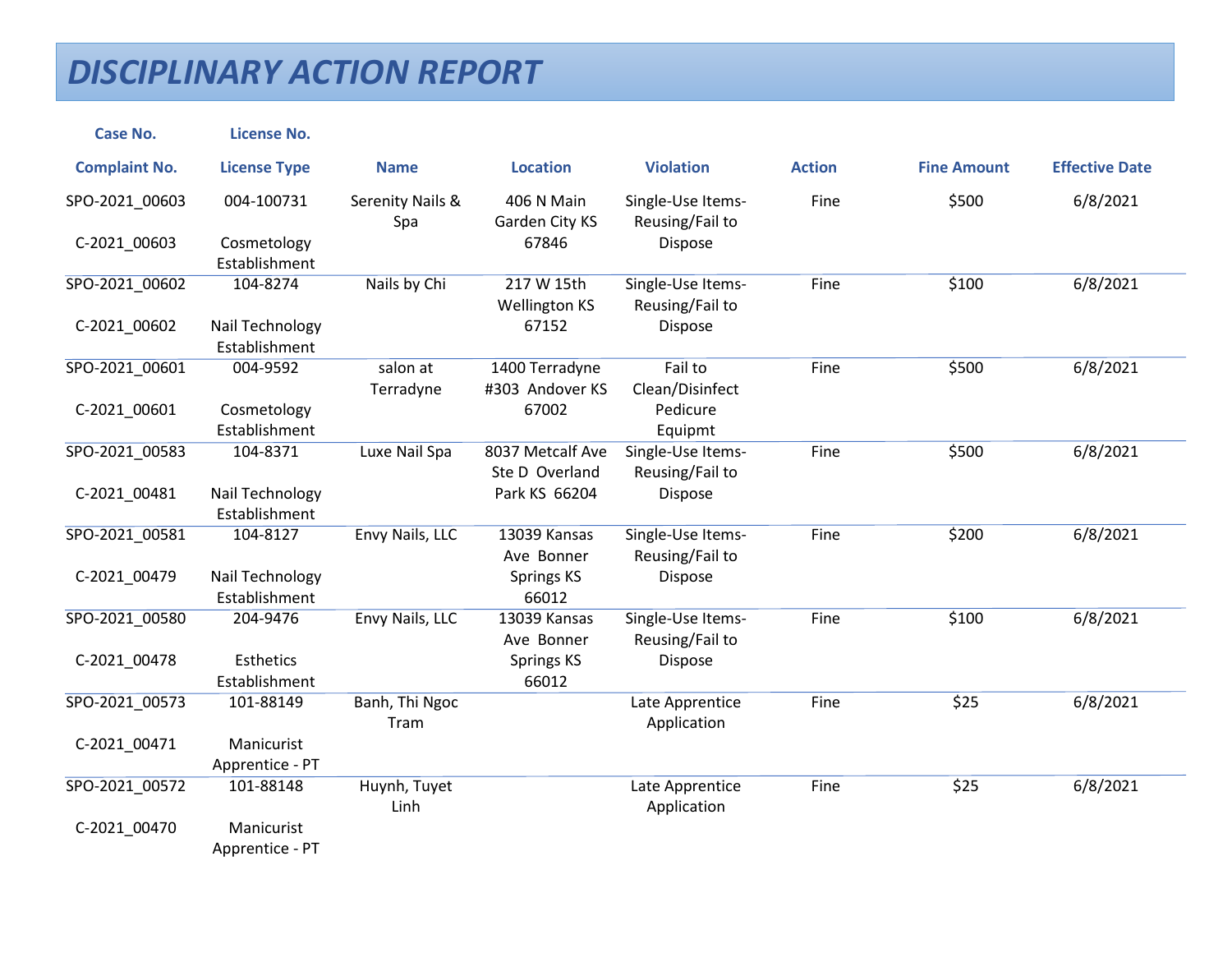| <b>Case No.</b>      | <b>License No.</b>               |                                              |                                   |                                      |               |                    |                       |
|----------------------|----------------------------------|----------------------------------------------|-----------------------------------|--------------------------------------|---------------|--------------------|-----------------------|
| <b>Complaint No.</b> | <b>License Type</b>              | <b>Name</b>                                  | <b>Location</b>                   | <b>Violation</b>                     | <b>Action</b> | <b>Fine Amount</b> | <b>Effective Date</b> |
| SPO-2021_00571       | 101-88147                        | Mai, Van                                     |                                   | Late Apprentice<br>Application       | Fine          | \$25               | 6/8/2021              |
| C-2021 00469         | Manicurist                       |                                              |                                   |                                      |               |                    |                       |
|                      | Apprentice - PT                  |                                              |                                   |                                      |               |                    |                       |
| SPO-2020 00550       | 004-10560                        | <b>VN Nails Salon</b>                        | 1023 N Kansas<br>Liberal KS 67901 | Single-Use Items-<br>Reusing/Fail to | Fine          | \$1000             | 6/8/2021              |
| C-2020_00444         | Cosmetology<br>Establishment     |                                              |                                   | Dispose                              |               |                    |                       |
| SPO-2020_00550       | 004-10560                        | <b>VN Nails Salon</b>                        | 1023 N Kansas<br>Liberal KS 67901 | Fail to<br>Clean/Disinfect           | Fine          | \$500              | 6/8/2021              |
| C-2020_00444         | Cosmetology<br>Establishment     |                                              |                                   | Pedicure<br>Equipmt                  |               |                    |                       |
| SPO-2021 00407       | <b>UNLICENSED</b>                | <b>UNLICENSED -</b><br><b>Total Concepts</b> | 3414 Broadway<br>Ave Great Bend   | Unlicensed<br>Establishment          | Fine          | \$500              | 6/8/2021              |
| C-2021_00307         | Cosmetology<br>Establishment     | Hair Design                                  | KS 67530                          |                                      |               |                    |                       |
| SPO-2021_00509       | 104-7643                         | <b>Regal Nails</b>                           | 6110 W Kellogg<br>Wichita KS      | Fail to<br>Clean/Disinfect           | Fine          | \$500              | 6/8/2021              |
| C-2021_00407         | Nail Technology<br>Establishment |                                              | 67209                             | Pedicure<br>Equipmt                  |               |                    |                       |
| SPO-2021 00509       | 104-7643                         | <b>Regal Nails</b>                           | 6110 W Kellogg<br>Wichita KS      | Single-Use Items-<br>Reusing/Fail to | Fine          | \$1000             | 6/8/2021              |
| C-2021_00407         | Nail Technology<br>Establishment |                                              | 67209                             | Dispose                              |               |                    |                       |
| SPO-2021 00510       | 004-100345                       | Hair & Skin Care<br>by Patricia              | 8600 W 95th St<br>Ste 102         | Visibly<br>Cloudy/Dirty              | Fine          | \$250              | 6/8/2021              |
| C-2021_00408         | Cosmetology<br>Establishment     |                                              | <b>Overland Park KS</b><br>66212  | Disinfectant                         |               |                    |                       |
| SPO-2021 00513       | 104-8095                         | <b>Platinum Nails</b>                        | 950 S Oliver St<br>Wichita KS     | Fail to<br>Clean/Disinfect           | Fine          | \$500              | 6/8/2021              |
| C-2021_00411         | Nail Technology<br>Establishment |                                              | 67218                             | Pedicure<br>Equipmt                  |               |                    |                       |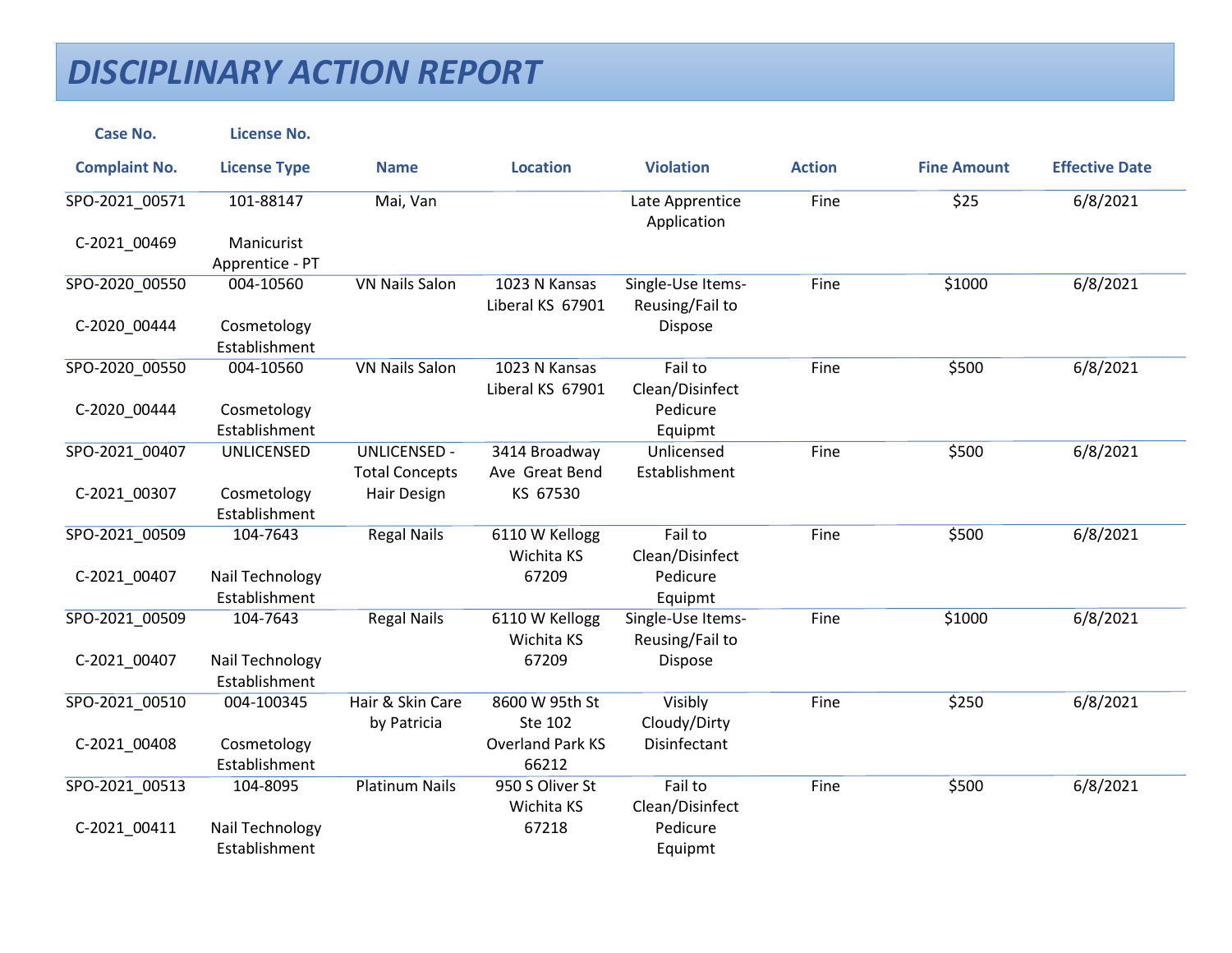| <b>Case No.</b>      | <b>License No.</b>                                       |                                    |                                  |                                |               |                    |                       |
|----------------------|----------------------------------------------------------|------------------------------------|----------------------------------|--------------------------------|---------------|--------------------|-----------------------|
| <b>Complaint No.</b> | <b>License Type</b>                                      | <b>Name</b>                        | <b>Location</b>                  | <b>Violation</b>               | <b>Action</b> | <b>Fine Amount</b> | <b>Effective Date</b> |
| SPO-2021_00513       | 104-8095                                                 | <b>Platinum Nails</b>              | 950 S Oliver St<br>Wichita KS    | Visibly<br>Cloudy/Dirty        | Fine          | \$250              | 6/8/2021              |
| C-2021_00411         | Nail Technology<br>Establishment                         |                                    | 67218                            | Disinfectant                   |               |                    |                       |
| SPO-2021 00515       | UNLICENSED                                               | <b>UNLICENSED - AV</b><br>Nail Spa | 5021 W 117th St<br>Leawood KS    | Unlicensed<br>Establishment    | Fine          | \$500              | 6/8/2021              |
| C-2021_00413         | Esthetics<br>Establishment                               | Leawood                            | 66211                            |                                |               |                    |                       |
| SPO-2021 00517       | 104-8324                                                 | <b>Satisfaction Nails</b>          | 7691 W 151st St                  | Refusing to                    | Fine          | \$1000             | 6/8/2021              |
|                      |                                                          | & Spa                              | <b>Overland Park KS</b>          | Allow/Impeding                 |               |                    |                       |
| C-2021_00415         | Nail Technology<br>Establishment                         |                                    | 66223                            | Inspection                     |               |                    |                       |
| SPO-2021 00519       | 200-96667                                                | Oxner, Callee Sue                  |                                  | Other KSA/KAR<br>Violation     | Fine          | \$500              | 6/8/2021              |
| C-2021_00417         | Esthetician                                              |                                    |                                  |                                |               |                    |                       |
| SPO-2021 00521       | 101-88139                                                | Dent, Demage<br>Renee              |                                  | Late Apprentice<br>Application | Fine          | \$25               | 6/8/2021              |
| C-2021_00419         | Manicurist<br>Apprentice - PT                            |                                    |                                  |                                |               |                    |                       |
| SPO-2021 00522       | 101-88137                                                | Perez-Magana,<br>Rosa Marie        |                                  | Late Apprentice<br>Application | Fine          | \$25               | 6/8/2021              |
| C-2021 00420         | Manicurist<br>Apprentice - PT                            |                                    |                                  |                                |               |                    |                       |
| SPO-2021_00524       | 104-8295                                                 | Davi Nails                         | 1905 E 17th Ave<br>Hutchinson KS | Visibly<br>Cloudy/Dirty        | Fine          | \$250              | 6/8/2021              |
| C-2021 00422         | Nail Technology<br>بالمستور والمساوية المناسبة والمستنبذ |                                    | 67501                            | Disinfectant                   |               |                    |                       |

Establishment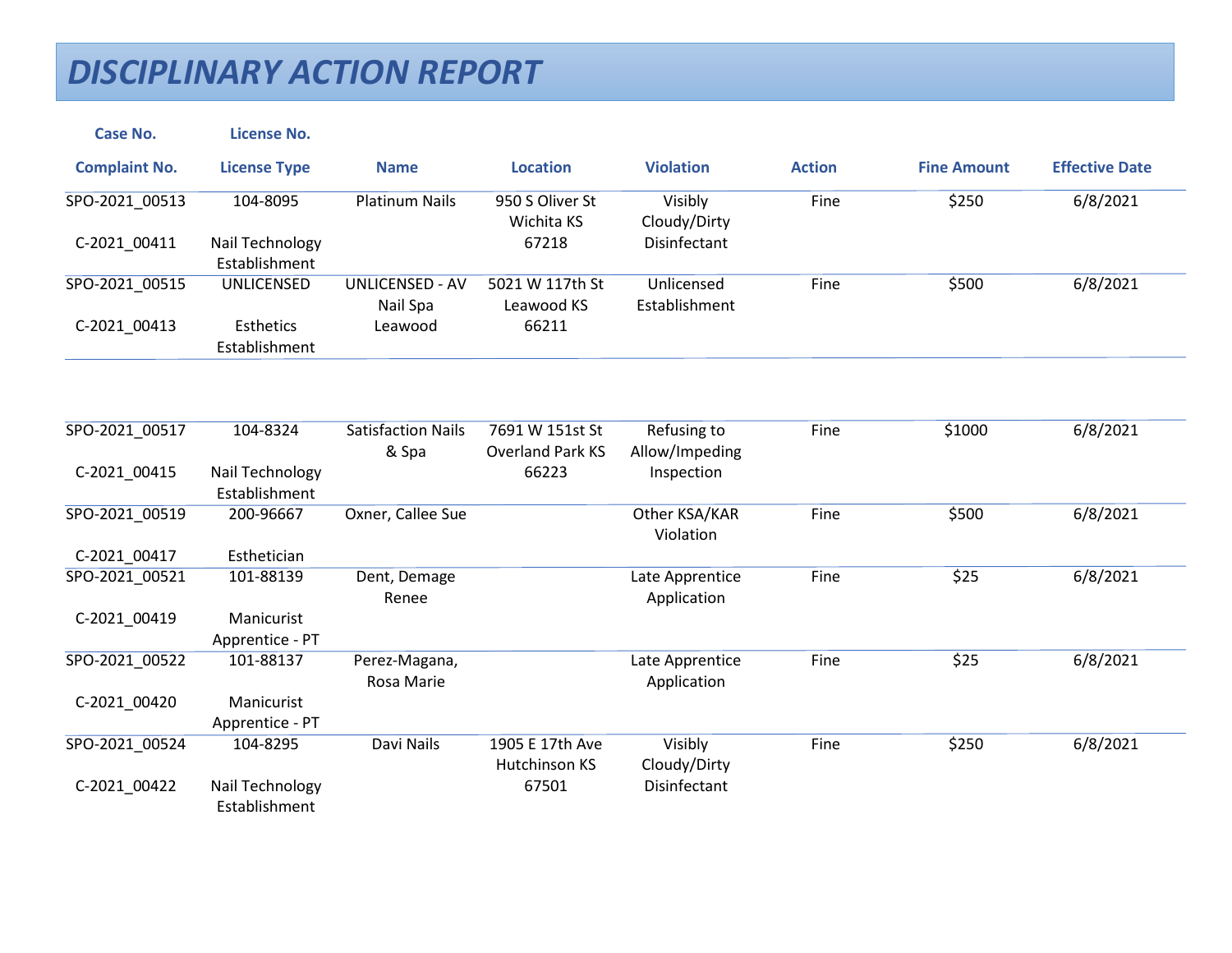| <b>Case No.</b>      | <b>License No.</b>               |                                  |                                         |                                      |               |                    |                       |
|----------------------|----------------------------------|----------------------------------|-----------------------------------------|--------------------------------------|---------------|--------------------|-----------------------|
| <b>Complaint No.</b> | <b>License Type</b>              | <b>Name</b>                      | <b>Location</b>                         | <b>Violation</b>                     | <b>Action</b> | <b>Fine Amount</b> | <b>Effective Date</b> |
| SPO-2021_00524       | 104-8295                         | Davi Nails                       | 1905 E 17th Ave<br><b>Hutchinson KS</b> | Single-Use Items-<br>Reusing/Fail to | Fine          | \$800              | 6/8/2021              |
| C-2021_00422         | Nail Technology<br>Establishment |                                  | 67501                                   | Dispose                              |               |                    |                       |
| SPO-2021_00526       | 004-12802                        | Ruby Hair & Nails<br>Spa         | 6157N<br>Broadway                       | Fail to<br>Clean/Disinfect           | Fine          | \$500              | 6/8/2021              |
| C-2021_00424         | Cosmetology<br>Establishment     |                                  | Wichita KS<br>67219                     | Pedicure<br>Equipmt                  |               |                    |                       |
| SPO-2021_00526       | 004-12802                        | Ruby Hair & Nails<br>Spa         | 6157N<br>Broadway                       | Visibly<br>Cloudy/Dirty              | Fine          | \$250              | 6/8/2021              |
| C-2021_00424         | Cosmetology<br>Establishment     |                                  | Wichita KS<br>67219                     | Disinfectant                         |               |                    |                       |
| SPO-2021_00526       | 004-12802                        | Ruby Hair & Nails<br>Spa         | 6157N<br>Broadway                       | Single-Use Items-<br>Reusing/Fail to | Fine          | \$500              | 6/8/2021              |
| C-2021 00424         | Cosmetology<br>Establishment     |                                  | Wichita KS<br>67219                     | Dispose                              |               |                    |                       |
| SPO-2021_00529       | 004-99262                        | <b>Bobbie's Hair</b><br>Graphics | 4824 S Hydraulic<br>Wichita KS          | Visibly<br>Cloudy/Dirty              | Fine          | \$250              | 6/8/2021              |
| C-2021 00427         | Cosmetology<br>Establishment     |                                  | 67216                                   | Disinfectant                         |               |                    |                       |
| SPO-2021_00554       | 104-8200                         | Pearl Nails & Spa                | 2514 N Summitt<br>St Arkansas City      | Fail to<br>Clean/Disinfect           | Fine          | \$1000             | 6/8/2021              |
| C-2021_00452         | Nail Technology<br>Establishment |                                  | KS 67005                                | Pedicure<br>Equipmt                  |               |                    |                       |
| SPO-2021_00554       | 104-8200                         | Pearl Nails & Spa                | 2514 N Summitt<br>St Arkansas City      | Single-Use Items-<br>Reusing/Fail to | Fine          | \$1000             | 6/8/2021              |
| C-2021 00452         | Nail Technology<br>Establishment |                                  | KS 67005                                | Dispose                              |               |                    |                       |
| SPO-2021_00542       | 002-4521                         | Tovar-Adams,<br>Alexandrea       |                                         | Late Apprentice<br>Application       | Fine          | \$25               | 6/8/2021              |
| C-2021 00440         | Cosmetology<br>Apprentice - FT   | Nicole                           |                                         |                                      |               |                    |                       |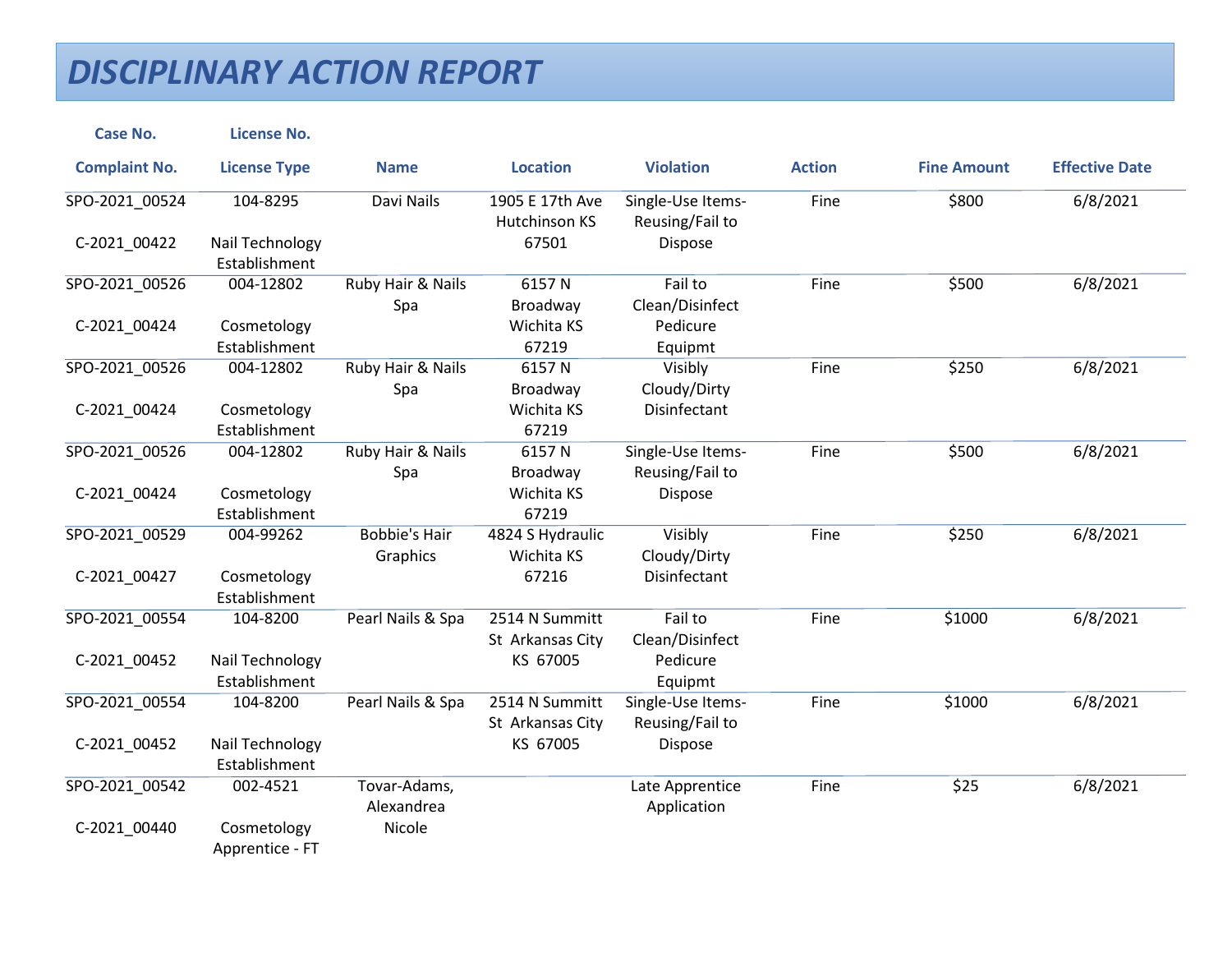| <b>Case No.</b>      | <b>License No.</b>                  |                                                |                                               |                                      |                       |                    |                       |
|----------------------|-------------------------------------|------------------------------------------------|-----------------------------------------------|--------------------------------------|-----------------------|--------------------|-----------------------|
| <b>Complaint No.</b> | <b>License Type</b>                 | <b>Name</b>                                    | <b>Location</b>                               | <b>Violation</b>                     | <b>Action</b>         | <b>Fine Amount</b> | <b>Effective Date</b> |
| SPO-2021_00547       | 001-102049                          | Hummell,<br><b>Madeline Nicole</b>             |                                               | Late Apprentice<br>Application       | Fine                  | \$25               | 6/8/2021              |
| C-2021_00445         | Cosmetology<br>Apprentice - PT      |                                                |                                               |                                      |                       |                    |                       |
| SPO-2021_00549       | 101-88143                           | Vo, Huy An                                     |                                               | Late Apprentice<br>Application       | Fine                  | \$25               | 6/8/2021              |
| C-2021_00447         | Manicurist<br>Apprentice - PT       |                                                |                                               |                                      |                       |                    |                       |
| SPO-2021_00553       | 101-88142                           | McClish, Mary<br>Elizabeth                     |                                               | Late Apprentice<br>Application       | Fine                  | \$25               | 6/8/2021              |
| C-2021 00451         | Manicurist<br>Apprentice - PT       |                                                |                                               |                                      |                       |                    |                       |
| SPO-2021 00577       | Cosmetologist                       | Barr, Jeremy Cole                              |                                               | Felony<br>Conviction                 | <b>License Denied</b> |                    | 6/8/2021              |
| C-2021_00475         |                                     |                                                |                                               |                                      |                       |                    |                       |
| SPO-2021 00520       | <b>UNLICENSED</b>                   | Tribble, Ashley                                |                                               | Unlicensed<br>Individual             | Cease and Desist      |                    | 6/8/2021              |
| C-2021 00418         | <b>KBOC Unlicensed</b>              |                                                |                                               |                                      |                       |                    |                       |
| SPO-2021 00541       | 201-94266                           | Pauley,<br>Stephanie                           |                                               | Failure to<br>Comply with            | License<br>Suspended  |                    | 6/8/2021              |
| C-2021 00439         | <b>Esthetics</b><br>Apprentice - PT |                                                |                                               | <b>Board Order</b>                   |                       |                    |                       |
| SPO-2021 00610       | 004-11260                           | Salon 83 Salon &<br>Spa                        | 222 North Main<br>Street Scott City           | Single-Use Items-<br>Reusing/Fail to | Fine                  | \$200              | 6/8/2021              |
| C-2021_00610         | Cosmetology<br>Establishment        |                                                | KS 67871                                      | Dispose                              |                       |                    |                       |
| SPO-2021_00609       | 005-76                              | <b>Elegant Design</b><br><b>Beauty Academy</b> | 911<br>Massachusetts                          | Fail to<br>Clean/Disinfect           | Fine                  | \$500              | 6/8/2021              |
| C-2021_00609         | Cosmetology<br>School               | LLC                                            | <b>Street Suite B</b><br>Lawrence KS<br>66044 | Pedicure<br>Equipmt                  |                       |                    |                       |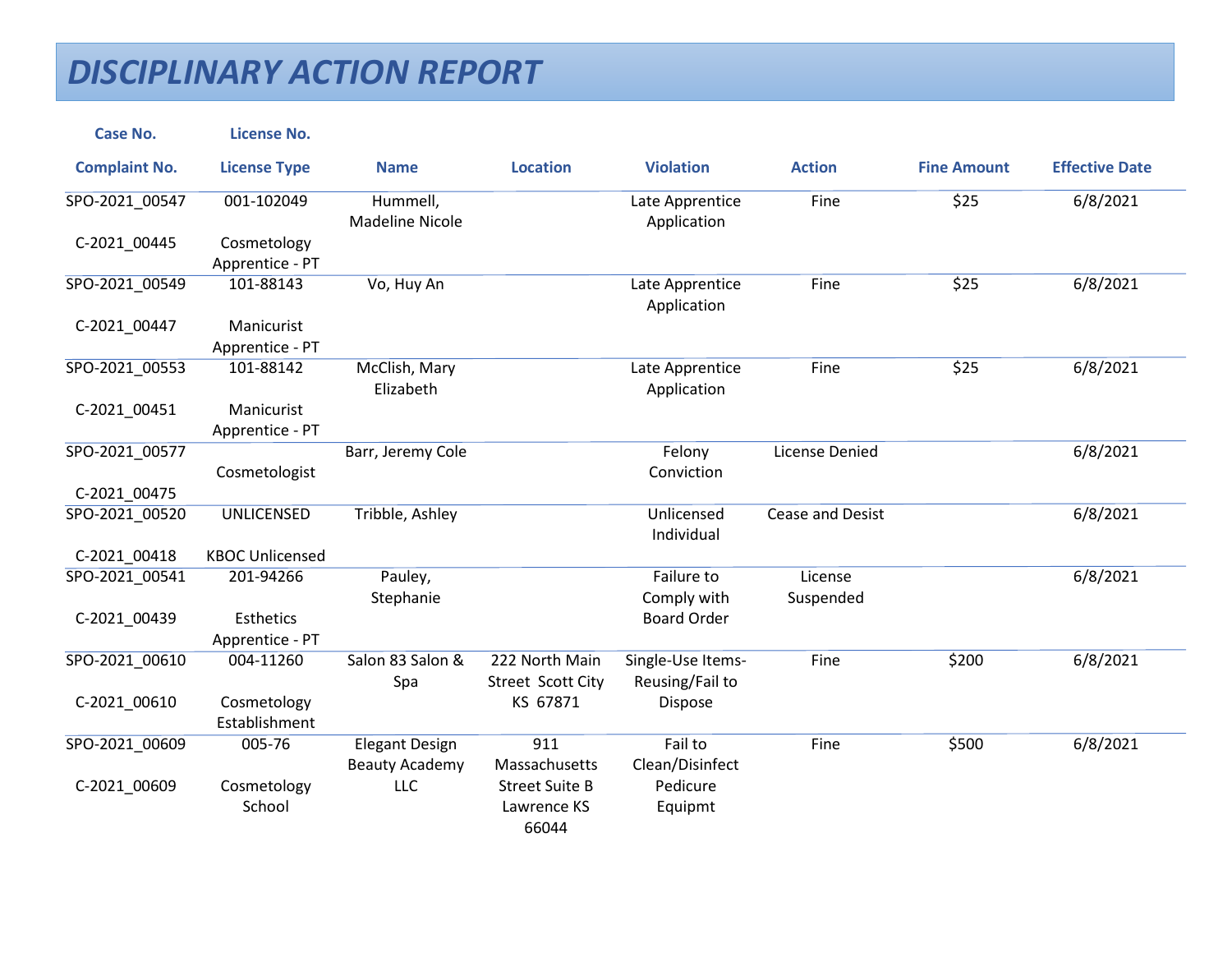| <b>Case No.</b>      | <b>License No.</b>               |                                              |                                    |                                       |                        |                    |                       |
|----------------------|----------------------------------|----------------------------------------------|------------------------------------|---------------------------------------|------------------------|--------------------|-----------------------|
| <b>Complaint No.</b> | <b>License Type</b>              | <b>Name</b>                                  | <b>Location</b>                    | <b>Violation</b>                      | <b>Action</b>          | <b>Fine Amount</b> | <b>Effective Date</b> |
| SPO-2021_00514       | UNLICENSED                       | <b>UNLICENSED -</b><br><b>Platinum Nails</b> | 950 S Oliver St<br>Wichita KS      | Unlicensed<br>Establishment           | Fine                   | \$500              | 6/8/2021              |
| C-2021_00412         | Esthetics<br>Establishment       |                                              | 67218                              |                                       |                        |                    |                       |
| SPO-2021_00511       | 004-100108                       | Carli Rene'                                  | 9270 Metcalf Ave<br>Ste 114        | Visibly<br>Cloudy/Dirty               | Fine                   | \$250              | 6/8/2021              |
| C-2021_00409         | Cosmetology<br>Establishment     |                                              | <b>Overland Park KS</b><br>66212   | Disinfectant                          |                        |                    |                       |
| SPO-2021 00512       | 104-8362                         | <b>Fancy Nails</b>                           | 8724 W Maple St<br>Wichita KS      | Visibly<br>Cloudy/Dirty               | Fine                   | \$250              | 6/8/2021              |
| C-2021 00410         | Nail Technology<br>Establishment |                                              | 67209                              | Disinfectant                          |                        |                    |                       |
| SPO-2021 00512       | 104-8362                         | <b>Fancy Nails</b>                           | 8724 W Maple St<br>Wichita KS      | Single-Use Items-<br>Reusing/Fail to  | Fine                   | \$500              | 6/8/2021              |
| C-2021_00410         | Nail Technology<br>Establishment |                                              | 67209                              | Dispose                               |                        |                    |                       |
| SPO-2021 00456       | 104-8129                         | <b>Hi Nails</b>                              | 118 N 4th St<br><b>Atchison KS</b> | Excessive<br><b>Infection Control</b> | License<br>Conditioned |                    | 6/8/2021              |
| C-2021_00356         | Nail Technology<br>Establishment |                                              | 66002                              | Violations                            |                        |                    |                       |
| SPO-2021 00570       | 104-8213                         | Gloss                                        | 1903 N 14th St<br>Dodge City KS    | Excessive<br><b>Infection Control</b> | Conditioned            |                    | 6/8/2021              |
| C-2021 00468         | Nail Technology<br>Establishment |                                              | 67801                              | Violations                            |                        |                    |                       |
| SPO-2021_00637       |                                  | Regalado Jr,                                 |                                    | Felony                                | License Denied         |                    | 6/8/2021              |
| C-2021_00637         | Cosmetology<br>Apprentice - FT   | <b>Steven Michael</b>                        |                                    | Conviction                            |                        |                    |                       |
| SPO-2021_00530       | 004-100507                       | Hair Culture                                 | 8918 W 21st Ste<br>100 Wichita KS  | Visibly<br>Cloudy/Dirty               | Fine                   | \$250              | 6/8/2021              |
| C-2021_00428         | Cosmetology<br>Establishment     |                                              | 67205                              | Disinfectant                          |                        |                    |                       |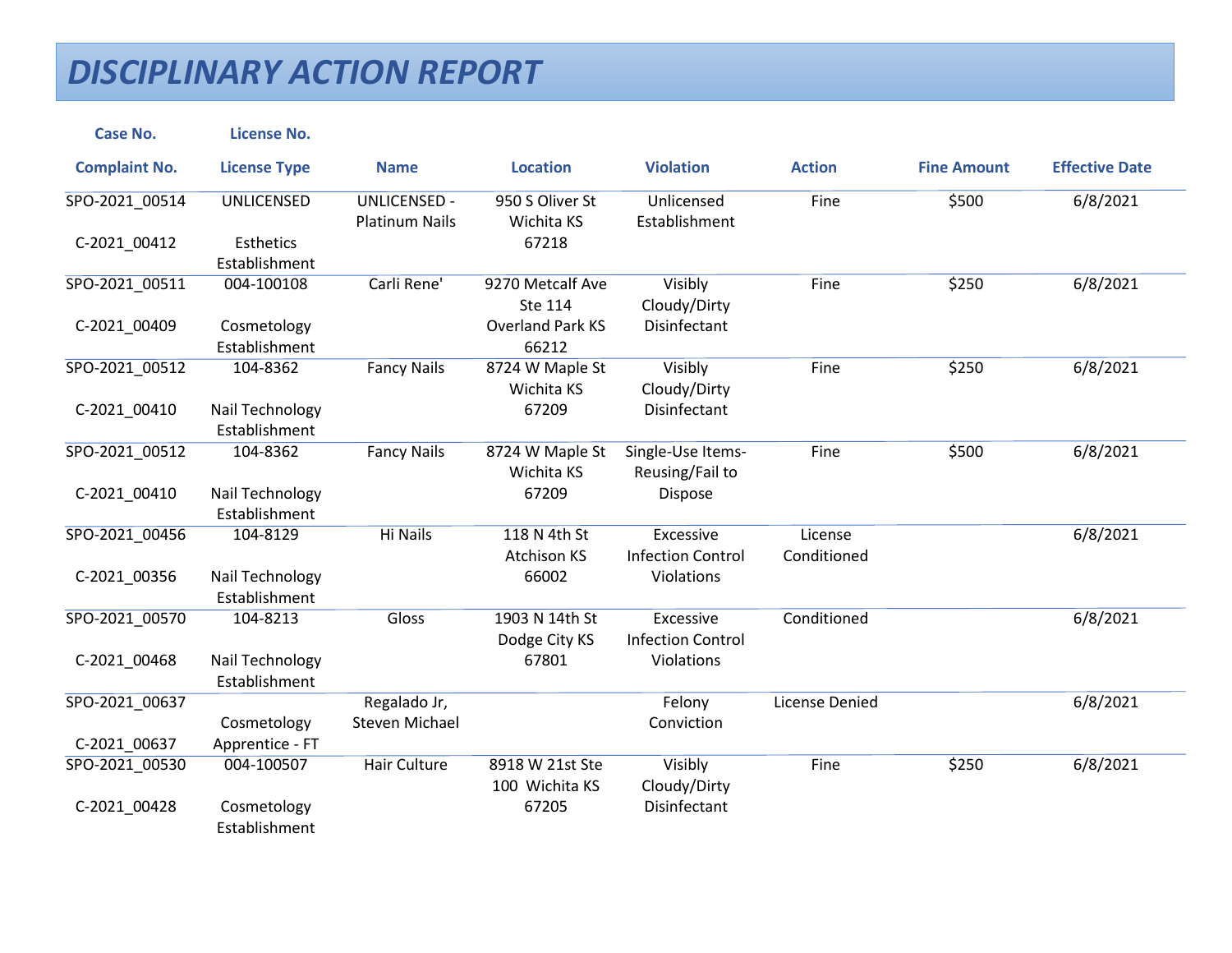| <b>Case No.</b>      | <b>License No.</b>               |                                           |                                  |                                      |               |                    |                       |
|----------------------|----------------------------------|-------------------------------------------|----------------------------------|--------------------------------------|---------------|--------------------|-----------------------|
| <b>Complaint No.</b> | <b>License Type</b>              | <b>Name</b>                               | <b>Location</b>                  | <b>Violation</b>                     | <b>Action</b> | <b>Fine Amount</b> | <b>Effective Date</b> |
| SPO-2021_00532       | 004-99880                        | A New You Day<br>Spa                      | 27 E 30th Ste C<br>Hutchinson KS | Visibly<br>Cloudy/Dirty              | Fine          | \$250              | 6/8/2021              |
| C-2021 00430         | Cosmetology<br>Establishment     |                                           | 67502                            | Disinfectant                         |               |                    |                       |
| SPO-2021 00537       | 004-9077                         | Salon Nyne                                | 9 E. Madison<br>Iola KS 66749    | Visibly<br>Cloudy/Dirty              | Fine          | \$250              | 6/8/2021              |
| C-2021_00435         | Cosmetology<br>Establishment     |                                           |                                  | Disinfectant                         |               |                    |                       |
| SPO-2021_00540       | <b>UNLICENSED</b>                | <b>UNLICENSED -</b><br><b>Urban Nails</b> | 4817 E Douglas,<br>Suite 250     | Unlicensed<br>Establishment          | Fine          | \$500              | 6/8/2021              |
| C-2021_00438         | Esthetics<br>Establishment       |                                           | Wichita KS<br>67218              |                                      |               |                    |                       |
| SPO-2021 00616       | 104-8392                         | <b>Divine Nails</b>                       | 1216 S Santa Fe<br>St Salina KS  | Fail to<br>Clean/Disinfect           | Fine          | \$500              | 6/8/2021              |
| C-2021_00616         | Nail Technology<br>Establishment |                                           | 67401                            | Pedicure<br>Equipmt                  |               |                    |                       |
| SPO-2021_00616       | 104-8392                         | <b>Divine Nails</b>                       | 1216 S Santa Fe<br>St Salina KS  | Single-Use Items-<br>Reusing/Fail to | Fine          | \$500              | 6/8/2021              |
| C-2021_00616         | Nail Technology<br>Establishment |                                           | 67401                            | Dispose                              |               |                    |                       |
| SPO-2021 00525       | 104-8231                         | <b>Mansion Nail</b><br>Lounge             | 4842 S Broadway<br>Wichita KS    | Fail to<br>Clean/Disinfect           | Fine          | \$500              | 6/8/2021              |
| C-2021_00423         | Nail Technology<br>Establishment |                                           | 67216                            | Pedicure<br>Equipmt                  |               |                    |                       |
| SPO-2021 00525       | 104-8231                         | <b>Mansion Nail</b><br>Lounge             | 4842 S Broadway<br>Wichita KS    | Visibly<br>Cloudy/Dirty              | Fine          | \$250              | 6/8/2021              |
| C-2021_00423         | Nail Technology<br>Establishment |                                           | 67216                            | Disinfectant                         |               |                    |                       |
| SPO-2021 00525       | 104-8231                         | <b>Mansion Nail</b><br>Lounge             | 4842 S Broadway<br>Wichita KS    | Single-Use Items-<br>Reusing/Fail to | Fine          | \$800              | 6/8/2021              |
| C-2021_00423         | Nail Technology<br>Establishment |                                           | 67216                            | Dispose                              |               |                    |                       |